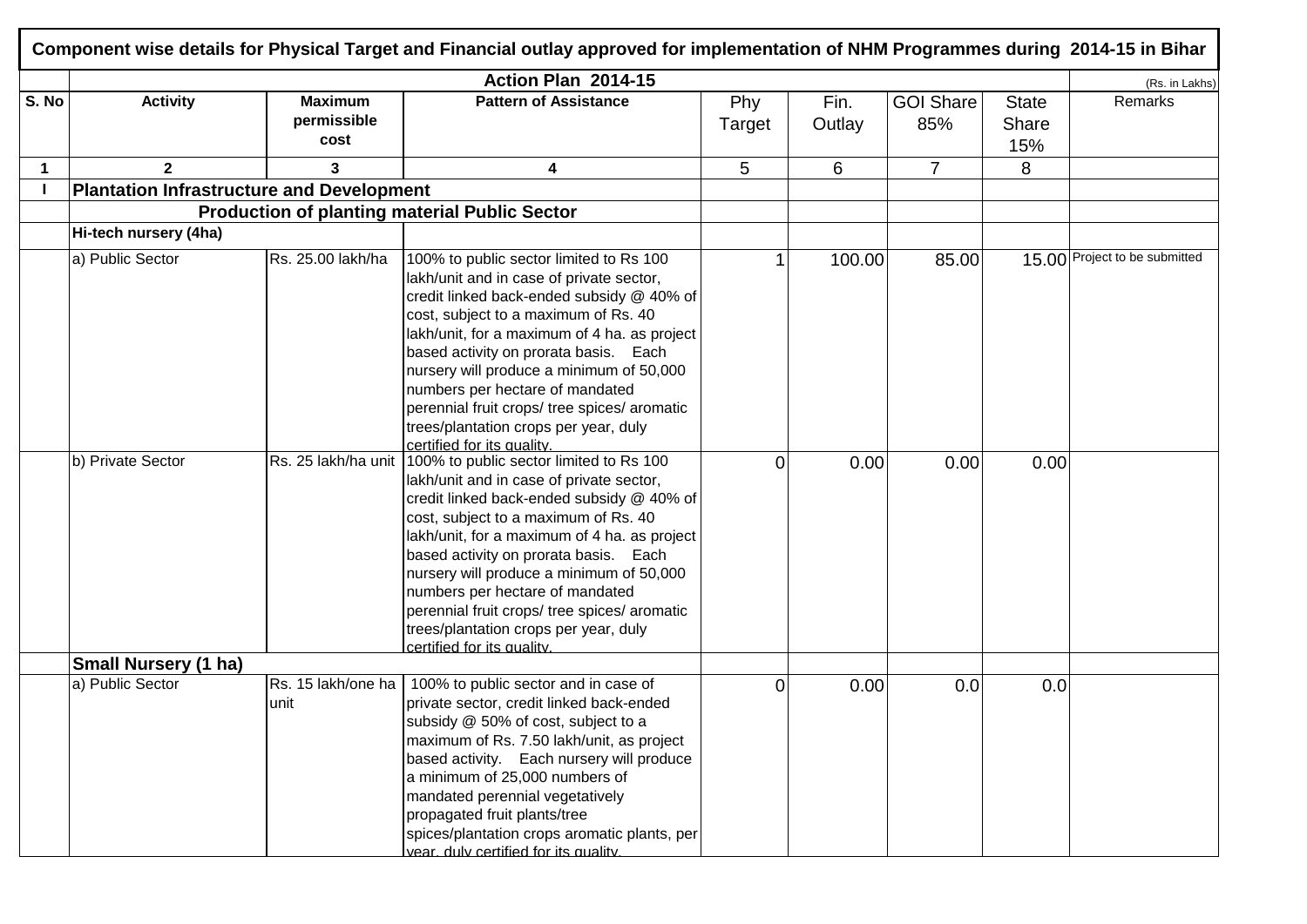|                | b) Private Sector<br>Upgrading nursery Infrastructure to meet acceditation norms | unit                                      | Rs. 15 lakh/one ha   100% to public sector and in case of<br>private sector, credit linked back-ended<br>subsidy of cost, subject to a maximum of<br>Rs. 7.50 lakh/unit, as project based activity.<br>Each nursery will produce a minimum of<br>25,000 numbers of mandated perennial<br>vegetatively propagated fruit plants/tree<br>spices/plantation crops per year, aromatic<br>plants, duly certified for its quality. | $\overline{2}$ | 15.00  | 12.75  |       | 2.25 Minutes of SLEC meeting<br>to be submitted along<br>details<br>with<br>beneficiareis,<br>locaiton,<br>bank loan etc to facilitate<br>release of funds. |
|----------------|----------------------------------------------------------------------------------|-------------------------------------------|-----------------------------------------------------------------------------------------------------------------------------------------------------------------------------------------------------------------------------------------------------------------------------------------------------------------------------------------------------------------------------------------------------------------------------|----------------|--------|--------|-------|-------------------------------------------------------------------------------------------------------------------------------------------------------------|
|                | a) Public Sector                                                                 |                                           | Up to Rs. $10.00 100\%$ of <b>Public Sector</b>                                                                                                                                                                                                                                                                                                                                                                             | $\overline{2}$ | 20.00  | 17.00  | 3.00  |                                                                                                                                                             |
|                |                                                                                  | lakh/nursery of 4<br>on<br>prorata<br>ha, |                                                                                                                                                                                                                                                                                                                                                                                                                             |                |        |        |       |                                                                                                                                                             |
|                | b) Private sector                                                                | prorata<br>ha,<br>on                      | Up to Rs. $10.00 50\%$ of cost to Private sector subject to a<br>lakh/nursery of $4$ maximum of Rs. 5.00 lakh/nursery.                                                                                                                                                                                                                                                                                                      | $\Omega$       | 0.00   | 0.00   | 0.00  |                                                                                                                                                             |
|                | Setting up of new TC Units.                                                      |                                           |                                                                                                                                                                                                                                                                                                                                                                                                                             |                |        |        |       |                                                                                                                                                             |
|                | a) Public Sector                                                                 | Rs. 250.00 lakh                           | 100% of cost to public sector                                                                                                                                                                                                                                                                                                                                                                                               |                | 250.00 | 212.50 |       | 37.50 Project to be submitted                                                                                                                               |
|                | b) Private sector                                                                | Rs. 250.00 lakh                           | 40% of cost to private sector                                                                                                                                                                                                                                                                                                                                                                                               | $\Omega$       | 0.00   | 0.00   | 0.00  |                                                                                                                                                             |
|                | Seed production for vegetables and spices                                        |                                           |                                                                                                                                                                                                                                                                                                                                                                                                                             |                |        |        |       |                                                                                                                                                             |
|                | Open pollinated crops                                                            |                                           |                                                                                                                                                                                                                                                                                                                                                                                                                             |                |        |        |       |                                                                                                                                                             |
|                | a) Public Sector                                                                 | Rs. 35,000/ha                             | 100% of cost, limited to 5 ha.<br>Output<br>target of seed for each crop will be fixed by<br>the individual state.                                                                                                                                                                                                                                                                                                          | 25             | 8.75   | 7.44   | 1.31  |                                                                                                                                                             |
|                | b) Private sector                                                                | Rs. 35,000/ha                             | 35% in general areas and 50% in NE &<br>Himalayan States, Tribal Sub Plans (TSP)<br>areas, Andaman & Nicobar &<br>Lakshadweep Islands, limited to 5 ha.<br>Output target of seed for each crop will be<br>fixed by the individual state.                                                                                                                                                                                    | 50             | 6.13   | 5.21   | 0.92  |                                                                                                                                                             |
|                | <b>Sub-total Planting</b><br>material                                            |                                           |                                                                                                                                                                                                                                                                                                                                                                                                                             | 81.00          | 399.88 | 339.89 | 59.98 |                                                                                                                                                             |
| $\overline{2}$ |                                                                                  |                                           | <b>Establishment of new gardens / Area Expansion</b>                                                                                                                                                                                                                                                                                                                                                                        |                |        |        |       |                                                                                                                                                             |
|                |                                                                                  |                                           | Fruit crops other than cost intensive crops using normal spacing (For a<br>maximum area of 4 ha per beneficiary)                                                                                                                                                                                                                                                                                                            |                |        |        |       |                                                                                                                                                             |
|                | <b>Fruits - Perennials</b>                                                       |                                           |                                                                                                                                                                                                                                                                                                                                                                                                                             |                |        |        |       |                                                                                                                                                             |
|                | (a) Cost intensive crops                                                         |                                           |                                                                                                                                                                                                                                                                                                                                                                                                                             |                |        |        |       |                                                                                                                                                             |
|                | iv) Pineapple (sucker)                                                           |                                           |                                                                                                                                                                                                                                                                                                                                                                                                                             |                |        |        |       |                                                                                                                                                             |
|                | Integrated package Rs. 3.00 lakh/ha<br>with drip irrigation.                     |                                           | Maximum of Rs. 1.20 lakh/ha (40% of the<br>cost) for meeting expenditure on planting<br>material, drip irrigation and cost of material<br>for INM/IPM, in 2 installments.                                                                                                                                                                                                                                                   | $\Omega$       | 0.00   | 0.00   | 0.00  |                                                                                                                                                             |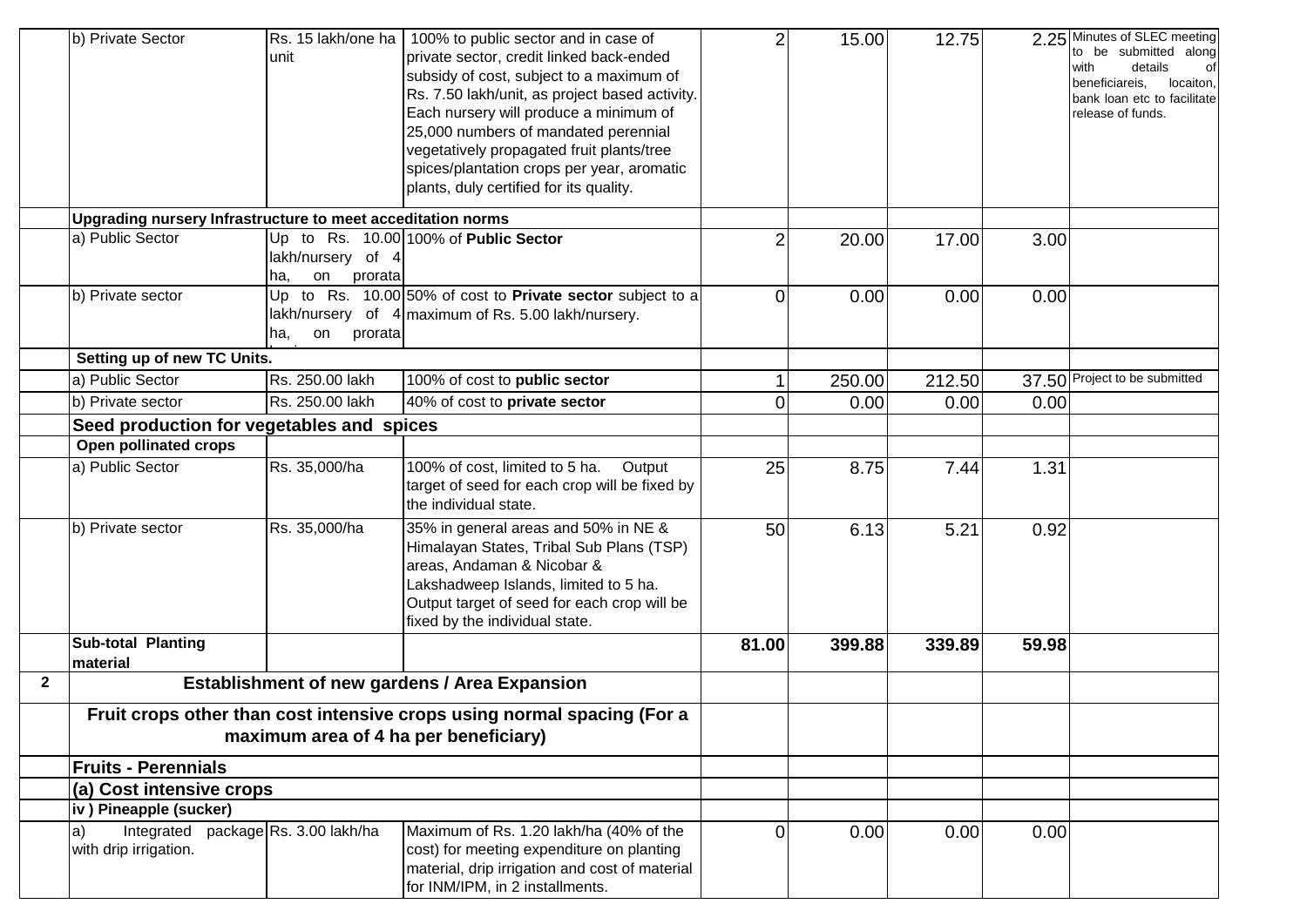| b) Without integration                         | Rs.87,500/ha      | Maximum of Rs. 0.35 lakh/ha (40% of cost)<br>for meeting the expenditure on planting<br>material and cost of INM/IPM in 2<br>installments (75:25).<br>For (a) and (b) above, in the case of TSP<br>Andaman<br>&<br>Nicobar<br>areas,<br>and<br>Lakshadweep Islands, assistance will be @<br>50% of cost in 2 installments (75:25).                  | 250            | 65.63  | 55.78  | 9.84  |  |
|------------------------------------------------|-------------------|-----------------------------------------------------------------------------------------------------------------------------------------------------------------------------------------------------------------------------------------------------------------------------------------------------------------------------------------------------|----------------|--------|--------|-------|--|
| <b>Sub Total</b>                               |                   |                                                                                                                                                                                                                                                                                                                                                     | 250            | 65.63  | 55.78  | 9.84  |  |
| <b>Maintenance without Integration</b>         |                   |                                                                                                                                                                                                                                                                                                                                                     |                |        |        |       |  |
| 1st Year                                       |                   |                                                                                                                                                                                                                                                                                                                                                     | $\overline{0}$ | 0.00   | 0.00   | 0.00  |  |
| v) Banana (TC)                                 |                   |                                                                                                                                                                                                                                                                                                                                                     |                |        |        |       |  |
| a) Integrated package with<br>drip irrigation. | Rs. 3.00 lakh/ha  | Maximum of Rs. 1.20 lakh/ha (40 % of<br>cost) for meeting the expenditure on<br>planting material and cost of material for<br>drip system, INM/IPM etc., in 2 installments<br>(75:25)                                                                                                                                                               | 0              | 0.00   | 0.00   | 0.00  |  |
| Without integration<br>$ b\rangle$             | Rs. 1.25 lakh/ha. | Max. of Rs. 0.50 lakh per ha, (40% of cost)<br>for meeting the expenditure on planting<br>material and cost of INM/IPM in 2<br>installments (75:25).<br>For (a) and (b) above, in the case of TSP<br>Andaman &<br>Nicobar<br>areas,<br>and<br>Lakshadweep Islands, assistance will be<br>@ 50% of cost in 2 installments (75:25).                   | 750            | 281.25 | 239.06 | 42.19 |  |
| <b>Sub Total</b>                               |                   |                                                                                                                                                                                                                                                                                                                                                     | 750            | 281.25 | 239.06 | 42.19 |  |
| <b>Maintenance without Integration</b>         |                   |                                                                                                                                                                                                                                                                                                                                                     |                |        |        |       |  |
| 1st Year                                       |                   |                                                                                                                                                                                                                                                                                                                                                     | 0              | 0.00   | 0.00   | 0.00  |  |
| vii) Papaya                                    |                   |                                                                                                                                                                                                                                                                                                                                                     |                |        |        |       |  |
| a) Integrated package with<br>drip irrigation. |                   | Rs. 2.00 lakh/ha. Maximum of Rs. 0.80 lakh/ha (40% of the<br>cost) for meeting expenditure on planting<br>material, drip irrigation and cost of material<br>for INM/IPM, in 2 installments (75:25).                                                                                                                                                 | $\overline{O}$ | 0.00   | 0.00   | 0.00  |  |
| b) Without integration                         | Rs. 60,000/ha     | Maximum of Rs. 0.30 lakh/ha (50 % of<br>cost) for meeting the expenditure on<br>planting material and cost of INM/IPM in 2<br>installments (75:25).<br>For (a) and (b) above, in the case of NE<br>and Himalayan States, TSP areas,<br>Andaman & Nicobar and Lakshadweep<br>Islands, assistance will be @ 50% of cost<br>in 2 installments (75:25). | 500            | 112.50 | 95.63  | 16.88 |  |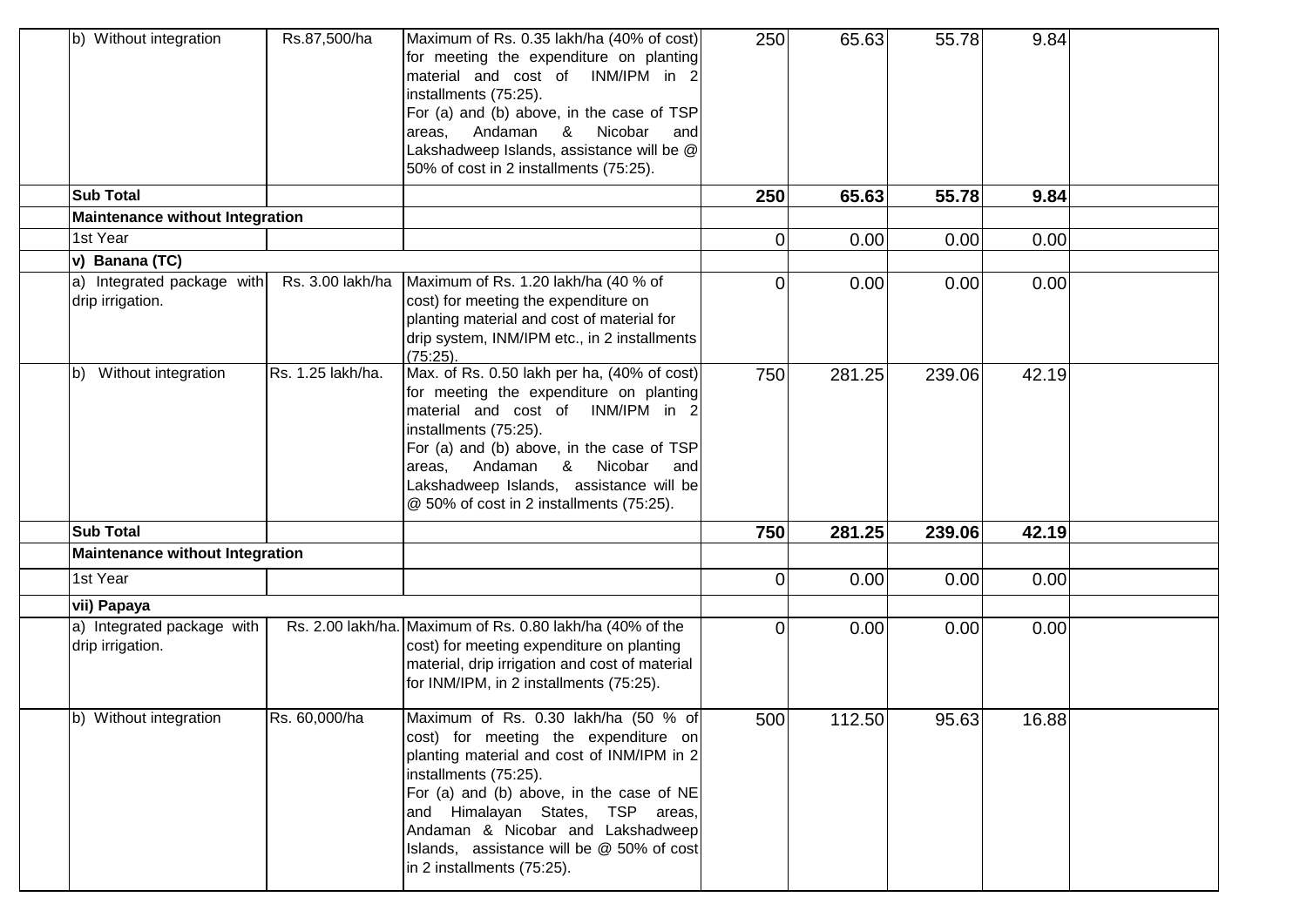| <b>Sub Total</b>                              |                  |                                                                                                                                                                                                                                                                                                                | 500            | 112.50 | 95.63 | 16.88 |  |
|-----------------------------------------------|------------------|----------------------------------------------------------------------------------------------------------------------------------------------------------------------------------------------------------------------------------------------------------------------------------------------------------------|----------------|--------|-------|-------|--|
| <b>Maintenance without Integration</b>        |                  |                                                                                                                                                                                                                                                                                                                |                |        |       |       |  |
| 1st Year                                      |                  |                                                                                                                                                                                                                                                                                                                | $\overline{0}$ | 0.00   | 0.00  | 0.00  |  |
| viii) Ultra high density (Meadow orchard)     |                  |                                                                                                                                                                                                                                                                                                                |                |        |       |       |  |
| a) Integrated package with<br>drip irrigation |                  | Rs. 2.00 lakh/ha. Maximum of Rs. 0.80 lakh/ ha. (40% of<br>cost) for meeting the expenditure on<br>planting material and cost of material for<br>drip system, INM/IPM, and canopy<br>management in 3 installments of 60:20:20<br>subject to survival rate of 75% in 2nd year<br>and 90% in $3rd$ year).        | 10             | 4.80   | 4.08  | 0.72  |  |
| b) Without integration                        | Rs. 1.25 lakh/ha | Maximum of Rs. 0.50 lakh/ha., (40% of<br>cost) for meeting the expenditure on<br>planting material and cost of INM/IPM in 3<br>installments.<br>For (a) and (b) above, in the case of TSP<br>Andaman & Nicobar<br>areas.<br>and<br>Lakshadweep Islands, assistance will be<br>@ 50% of cost in 3 installments. | $\Omega$       | 0.00   | 0.00  | 0.00  |  |
| <b>Sub Total</b>                              |                  |                                                                                                                                                                                                                                                                                                                | 10             | 4.80   | 4.08  | 0.72  |  |
| <b>Maintenance without Integration</b>        |                  |                                                                                                                                                                                                                                                                                                                |                |        |       |       |  |
| 1st Year                                      |                  |                                                                                                                                                                                                                                                                                                                |                | 0.00   | 0.00  | 0.00  |  |
| 2nd Year                                      |                  |                                                                                                                                                                                                                                                                                                                |                | 0.00   | 0.00  | 0.00  |  |
|                                               |                  | ix) High density planting (mango, guava, litchi, pomegranate, apple, citrus etc).                                                                                                                                                                                                                              |                |        |       |       |  |
| a) Integrated package with<br>drip irrigation |                  | Rs. 1.50 lakh /ha Maximum of Rs. 0.60 lakh per ha. (40% of<br>cost) for meeting the expenditure on<br>planting material, cost of drip system,<br>INM/IPM, canopy management etc., in 3<br>installments of 60:20:20 subject to survival<br>rate of 75% in 2nd year and 90% in 3 <sup>rd</sup><br>year).         |                | 0.00   | 0.00  | 0.00  |  |
| i) Mango                                      | -do-             | $-do-$                                                                                                                                                                                                                                                                                                         | 10             | 3.60   | 3.06  | 0.54  |  |
| ii) Litchi                                    | -do-             | -do-                                                                                                                                                                                                                                                                                                           | 5              | 1.80   | 1.53  | 0.27  |  |
| iii) Guava                                    | -do-             | -do-                                                                                                                                                                                                                                                                                                           | 5              | 1.80   | 1.53  | 0.27  |  |
| iv) Aonla                                     | -do-             | -do-                                                                                                                                                                                                                                                                                                           | 5              | 1.80   | 1.53  | 0.27  |  |
| <b>Sub Total itegrated</b>                    |                  |                                                                                                                                                                                                                                                                                                                | 25             | 9.00   | 7.65  | 1.35  |  |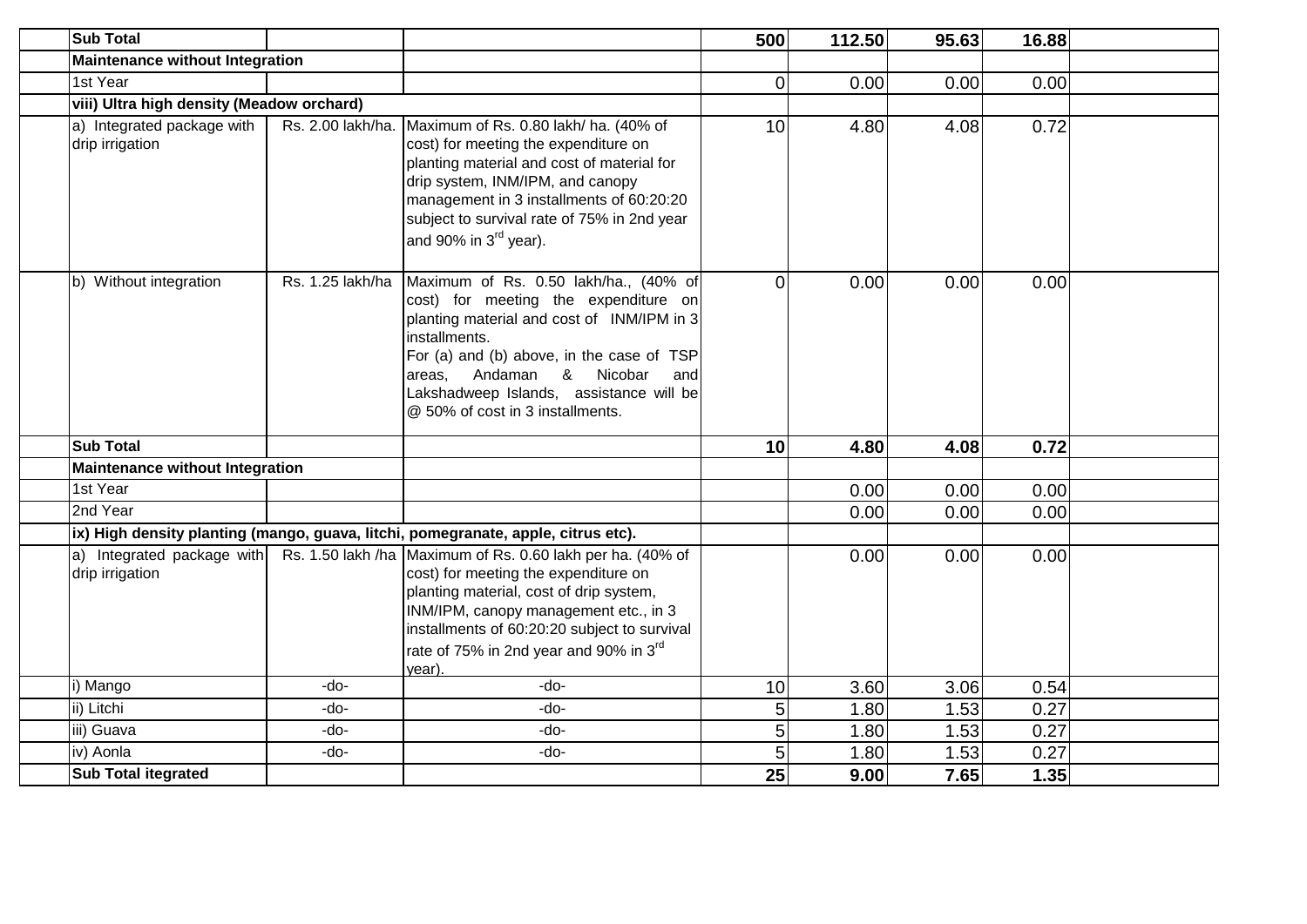|                  | b) Without Integration.                             | Rs. 1.00 lakh/ha. | Maximum of Rs. 0.40 lakh/ha (40% of the<br>cost) for meeting the expenditure on<br>planting material and cost of INM/IPM in 3<br>installments (60:20:20).<br>For (a) and (b) above, in the case of TSP<br>Andaman &<br>Nicobar<br>areas,<br>and<br>Lakshadweep Islands, assistance will be @<br>50% of cost in 3 installments of 60:20:20<br>subject to survival rate of 75% in 2nd year<br>and 90% in 3rd year) |                | 0.00   | 0.00   | 0.00  |  |
|------------------|-----------------------------------------------------|-------------------|------------------------------------------------------------------------------------------------------------------------------------------------------------------------------------------------------------------------------------------------------------------------------------------------------------------------------------------------------------------------------------------------------------------|----------------|--------|--------|-------|--|
|                  | i) Mango                                            | -do-              | -do-                                                                                                                                                                                                                                                                                                                                                                                                             | 590            | 141.60 | 120.36 | 21.24 |  |
|                  | ii) Litchi                                          | -do-              | -do-                                                                                                                                                                                                                                                                                                                                                                                                             | 115            | 27.60  | 23.46  | 4.14  |  |
|                  | iii) Guava                                          | -do-              | -do-                                                                                                                                                                                                                                                                                                                                                                                                             | 115            | 27.60  | 23.46  | 4.14  |  |
|                  | iv) Aonla                                           | -do-              | -do-                                                                                                                                                                                                                                                                                                                                                                                                             | 95             | 22.80  | 19.38  | 3.42  |  |
|                  | <b>Sub Total without itegrated</b>                  |                   |                                                                                                                                                                                                                                                                                                                                                                                                                  | 915            | 219.60 | 186.66 | 32.94 |  |
| 3                | Flowers (For a maximum of 2 ha per beneficiary)     |                   |                                                                                                                                                                                                                                                                                                                                                                                                                  |                |        |        |       |  |
|                  | <b>Cut flowers</b>                                  |                   |                                                                                                                                                                                                                                                                                                                                                                                                                  |                |        |        |       |  |
|                  | Small & Marginal Farmers                            | Rs. 1.00 lakh/ha  | 40% of cost                                                                                                                                                                                                                                                                                                                                                                                                      | 35.0           | 14.00  | 11.90  | 2.10  |  |
|                  | Other farmers                                       | do                | 25% of the cost                                                                                                                                                                                                                                                                                                                                                                                                  | 0.0            | 0.00   | 0.00   | 0.00  |  |
|                  | <b>Bulbulous flowers</b>                            |                   |                                                                                                                                                                                                                                                                                                                                                                                                                  |                |        |        |       |  |
|                  | Small & Marginal Farmers                            | Rs. 1.50 lakh/ha  | 40 % of the cost                                                                                                                                                                                                                                                                                                                                                                                                 | 15.0           | 9.00   | 7.65   | 1.35  |  |
|                  | Other farmers                                       | do                | 25% of cost                                                                                                                                                                                                                                                                                                                                                                                                      | 0.0            | 0.00   | 0.00   | 0.00  |  |
|                  | <b>Loose Flowers</b>                                |                   |                                                                                                                                                                                                                                                                                                                                                                                                                  |                |        |        |       |  |
|                  | Small & Marginal Farmers                            | Rs. 40,000/ha     | 40% of cost                                                                                                                                                                                                                                                                                                                                                                                                      | 750.0          | 120.00 | 102.00 | 18.00 |  |
|                  | Other farmers                                       | do                | 25% of cost                                                                                                                                                                                                                                                                                                                                                                                                      | 0.0            | 0.00   | 0.00   | 0.00  |  |
|                  | <b>Sub-total flowers</b>                            |                   |                                                                                                                                                                                                                                                                                                                                                                                                                  | 800.0          | 143.00 | 121.55 | 21.45 |  |
| $\boldsymbol{4}$ | Spices (For a maximum area of 4 ha per beneficiary) |                   |                                                                                                                                                                                                                                                                                                                                                                                                                  |                |        |        |       |  |
|                  |                                                     |                   |                                                                                                                                                                                                                                                                                                                                                                                                                  |                |        |        |       |  |
|                  | Seed spice and<br>Rhizomatic spices                 | Rs.30,000/ha      | Maximum of Rs. 12,000/- per ha. (40% of<br>cost) for meeting the expenditure on<br>planting material and cost of material for<br>INM/IPM etc).                                                                                                                                                                                                                                                                   | 400            | 48.00  | 40.80  | 7.20  |  |
|                  | <b>Perennial spices</b><br>(black pepper)           | Rs. 50,000/ha     | Maximum of Rs. 20,000/- per ha (@40% of<br>cost) for meeting the expenditure on<br>planting material and cost of material for<br>INM/IPM etc.<br>For (i) and (ii) above, in the case of TSP<br>areas, Andaman and Lakshadweep<br>Islands, assistance will be @ 50% of cost.                                                                                                                                      | $\overline{0}$ | 0.00   | 0.00   | 0.00  |  |
|                  | <b>Sub-total spices</b>                             |                   |                                                                                                                                                                                                                                                                                                                                                                                                                  | 400            | 48.00  | 40.80  | 7.20  |  |
|                  | <b>Aromatic Plants</b>                              |                   | (For a maximum area of 4 ha per beneficiary)                                                                                                                                                                                                                                                                                                                                                                     |                |        |        |       |  |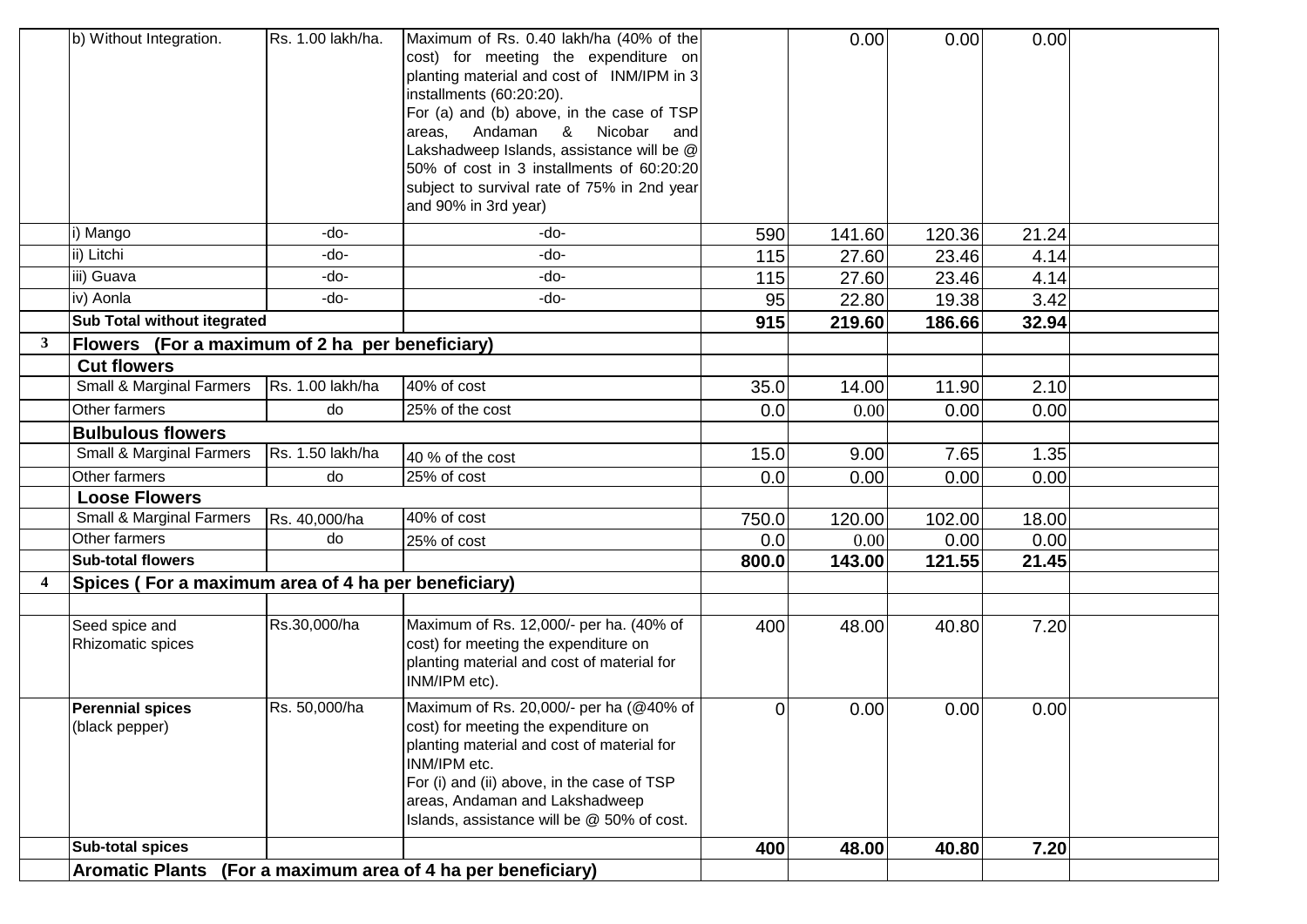|   | (a) Cost intensive aromatic p Rs. 1,00,000/ha                                    |                                        | 40% of cost, subject to a maximum of<br>Rs.40,000/- per ha, for meeting the<br>expenditure on planting material and cost<br>of material for INM/IPM etc.                                                                                                                                            |             | 0.00   | 0.00   | 0.00   |                                                                   |
|---|----------------------------------------------------------------------------------|----------------------------------------|-----------------------------------------------------------------------------------------------------------------------------------------------------------------------------------------------------------------------------------------------------------------------------------------------------|-------------|--------|--------|--------|-------------------------------------------------------------------|
|   | (b) Other aromatic plants                                                        | Rs. 40,000/ha                          | 40% of cost, subject to a maximum of<br>Rs.16,000/- per ha, for meeting the<br>expenditure on planting material and cost<br>of material for INM/IPM etc.<br>For (i) and (ii) above, in the case of TSP<br>areas, Andaman & Nicobar and<br>Lakshadweep Islands, assistance will be @<br>50% of cost. | 300.0       | 48.00  | 40.80  | 7.20   |                                                                   |
|   | <b>Sub-total aromatics</b>                                                       |                                        |                                                                                                                                                                                                                                                                                                     | 300.0       | 48.00  | 40.80  | 7.20   |                                                                   |
|   | <b>Grand Total Area Expansion</b>                                                |                                        |                                                                                                                                                                                                                                                                                                     | 3950.00     | 931.78 | 792.01 | 139.77 |                                                                   |
|   | <b>Grand Total Maintenance</b>                                                   |                                        |                                                                                                                                                                                                                                                                                                     |             |        |        |        |                                                                   |
|   | <b>Mushrooms</b>                                                                 |                                        |                                                                                                                                                                                                                                                                                                     |             |        |        |        |                                                                   |
|   | <b>Production unit</b>                                                           |                                        |                                                                                                                                                                                                                                                                                                     |             |        |        |        |                                                                   |
|   | <b>Public Sector</b>                                                             | Rs. 20.00 lakh/ unit 100% of the cost. |                                                                                                                                                                                                                                                                                                     |             | 0.00   | 0.00   | 0.00   |                                                                   |
|   | <b>Private Sector</b>                                                            |                                        | Rs. 20.00 lakh/ unit 40% of cost for private sector, for meeting<br>the expenditure on infrastructure, as credit<br>linked back ended subsidy.                                                                                                                                                      | 8.0         | 64.00  | 54.40  | 9.60   |                                                                   |
|   | Spawn making unit                                                                |                                        |                                                                                                                                                                                                                                                                                                     |             |        |        |        |                                                                   |
|   | <b>Public Sector</b>                                                             | Rs. 15 lakh/ unit                      | 100% of the cost.                                                                                                                                                                                                                                                                                   |             | 0.00   | 0.00   | 0.00   |                                                                   |
|   | <b>Private Sector</b>                                                            | Rs. 15 lakh/ unit                      | 40% of cost for private sector, for meeting<br>the expenditure on infrastructure, as credit<br>linked back ended subsidy.                                                                                                                                                                           | 6.0         | 36.00  | 30.60  | 5.40   |                                                                   |
|   | <b>Compost making unit</b>                                                       |                                        |                                                                                                                                                                                                                                                                                                     |             |        |        |        |                                                                   |
|   | <b>Public Sector</b>                                                             | Rs. 20.00 lakh/ unit 100% of the cost. |                                                                                                                                                                                                                                                                                                     |             | 0.00   | 0.00   | 0.00   |                                                                   |
|   | <b>Private Sector</b>                                                            |                                        | Rs. 20.00 lakh/ unit 40% of cost for private sector, for meeting<br>the expenditure on infrastructure, as credit<br>linked back ended subsidy.                                                                                                                                                      | 6.0         | 48.00  | 40.80  | 7.20   |                                                                   |
|   | <b>Sub-total mushrooms</b>                                                       |                                        |                                                                                                                                                                                                                                                                                                     | 20.00       | 148.00 | 125.80 | 22.20  |                                                                   |
|   | Rejuvenation/replacement<br>of senile plantation including<br>Canopy management. | Rs. 40,000/ha                          | 50% of the total cost subject to a maximum<br>of Rs. 20,000/ha limited to two ha per<br>beneficiary.                                                                                                                                                                                                | 300         | 60.00  | 51.00  |        | 9.00 <sup>To be implemented as</sup><br>per guidelines circulated |
|   | Sub-total                                                                        |                                        |                                                                                                                                                                                                                                                                                                     | 300         | 60.00  | 51.00  | 9.00   |                                                                   |
|   | <b>Creation of Water resources</b>                                               |                                        |                                                                                                                                                                                                                                                                                                     |             |        |        |        |                                                                   |
|   | Sub-total                                                                        |                                        |                                                                                                                                                                                                                                                                                                     | $\mathbf 0$ | 0.00   | 0.00   | 0.00   |                                                                   |
| 5 |                                                                                  |                                        | <b>Protected cultivation (Area in hectares)</b>                                                                                                                                                                                                                                                     |             |        |        |        |                                                                   |
|   | a) Green House structure                                                         |                                        |                                                                                                                                                                                                                                                                                                     |             |        |        |        |                                                                   |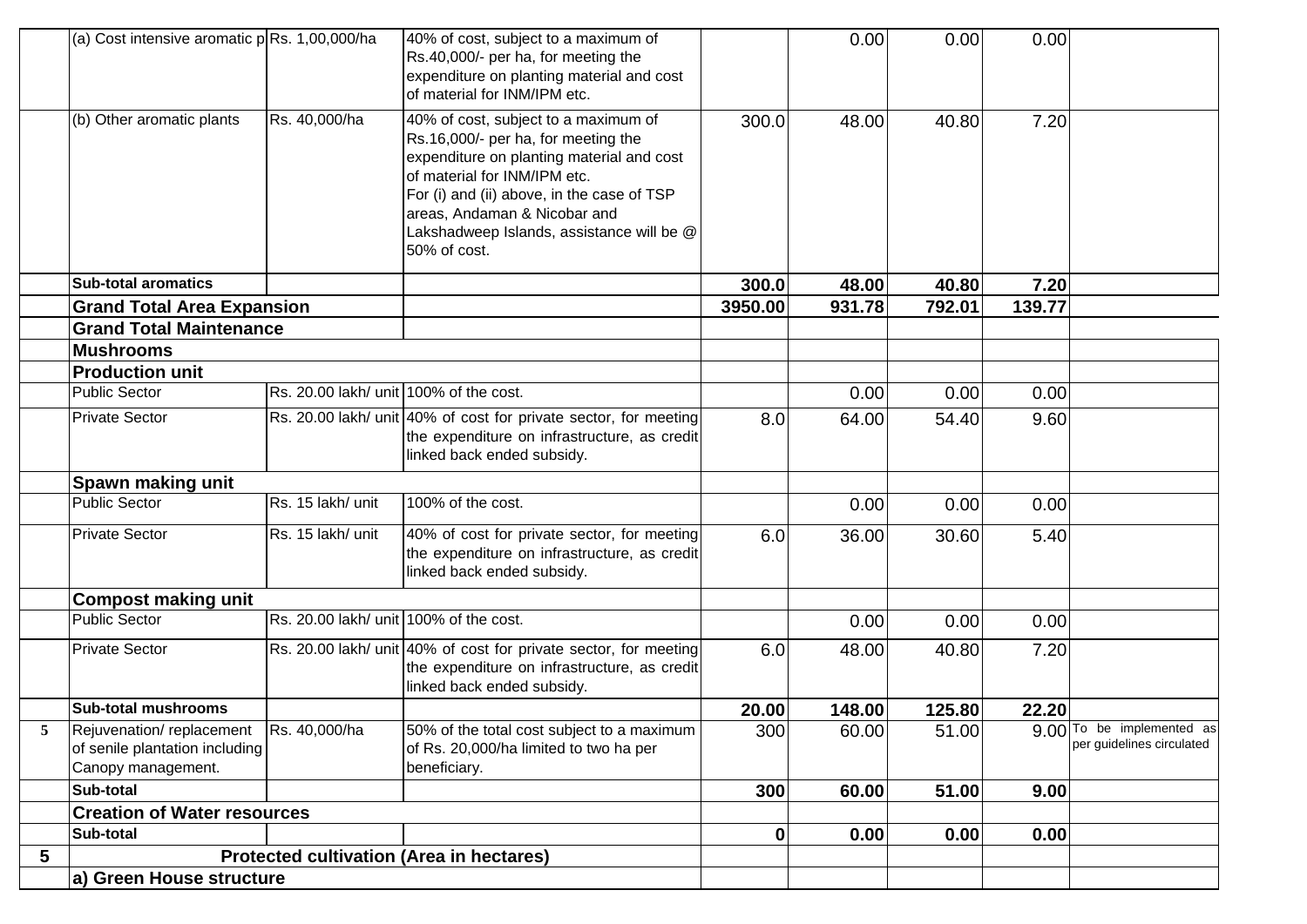|   | Fan & Pad system                                                                                              | Rs.<br>1008 Sqm)                                 | 1465/Sq. $m 50\%$ of cost for a maximum area of 4000<br>$($ >500 Sq.m up to sq.m per beneficiary. | 0.50   | 36.63  | 31.13  |       | 5.49 Minutes of SLEC meeting<br>to be submitted along<br>with<br>details<br>of<br>locaiton,<br>beneficiareis.<br>etc to facilitate release<br>of funds. |
|---|---------------------------------------------------------------------------------------------------------------|--------------------------------------------------|---------------------------------------------------------------------------------------------------|--------|--------|--------|-------|---------------------------------------------------------------------------------------------------------------------------------------------------------|
|   | (b) Naturally ventilated system                                                                               |                                                  |                                                                                                   |        |        |        |       |                                                                                                                                                         |
|   | (i) Tubular structur                                                                                          | Rs.1060/Sq.m                                     | 50% of the cost limited to 4000 Sq.m per<br>beneficiary.                                          | 0.00   | 0.00   | 0.00   | 0.00  |                                                                                                                                                         |
|   | (i) Tubular structur                                                                                          | Rs. 935/Sq.m<br>(>500 Sq. m up to<br>1008 Sq. m) | 50% of the cost limited to 4000 Sq.m per<br>beneficiary.                                          | 5.00   | 233.75 | 198.69 | 35.06 |                                                                                                                                                         |
|   | c) Plastic Mulching                                                                                           |                                                  |                                                                                                   |        |        |        |       |                                                                                                                                                         |
|   | <b>Plastic Mulching</b>                                                                                       | Rs. 32,000/ha                                    | 50% of the total cost limited to 2 ha per<br>beneficiary.                                         | 400    | 64.00  | 54.40  | 9.60  |                                                                                                                                                         |
|   | Plastic Mulching                                                                                              | Rs. 36,800/ha for<br>hilly areas                 | 50% of the total cost limited to 2 ha per<br>beneficiary.                                         |        | 0.00   | 0.00   | 0.00  |                                                                                                                                                         |
|   | d) Shade Net House                                                                                            |                                                  |                                                                                                   |        |        |        |       |                                                                                                                                                         |
|   | Tubular structure                                                                                             | Rs. 710/Sq.m                                     | 50% of cost limited to 4000 Sq.m per<br>beneficiary.                                              | 3.50   | 124.25 | 105.61 | 18.64 |                                                                                                                                                         |
|   | Walk in tunnels                                                                                               | Rs. 600/ Sq.m                                    | 50% of the cost limited to 4000 sq.m. (each<br>unit not to exceed 800 Sq. m per<br>beneficiary).  | 0.80   | 24.00  | 20.40  | 3.60  |                                                                                                                                                         |
|   | e) Anti Bird/Anti Hail Nets Rs.35/- per Sq.m                                                                  |                                                  | 50% of cost limited to 5000 Sq.m per<br>beneficiary.                                              |        | 0.00   | 0.00   | 0.00  |                                                                                                                                                         |
|   | f) Cost of planting material & Rs.140/Sq. m<br>cultivation of high value<br>vegetables grown in poly<br>house |                                                  | 50% of cost limited to 4000 Sq.m per<br>beneficiary.                                              | 7.50   | 52.50  | 44.63  | 7.88  |                                                                                                                                                         |
|   | g) Cost of planting material<br>& cultivation of Orchid &<br>Anthurium under poly<br>house/shade net house.   | Rs. 700/Sq.m                                     | 50% of cost limited to 4000 Sq. m per<br>beneficiary.                                             |        | 0.00   | 0.00   | 0.00  |                                                                                                                                                         |
|   | h) Cost of planting material<br>& cultivation of Carnation &<br>Gerbera under poly<br>house/shade net house.  | Rs. 610/Sq.m                                     | 50% of cost limited to 4000 Sq. m per<br>beneficiary.                                             | 2.30   | 70.15  | 59.63  | 10.52 |                                                                                                                                                         |
|   | i) Cost of planting material<br>& cultivation of Rose and<br>lilum under poly<br>house/shade net house        | Rs. 426/Sq.m                                     | 50% of cost limited to 4000 Sq. m per<br>beneficiary.                                             |        | 0.00   | 0.00   | 0.00  |                                                                                                                                                         |
|   | Sub-total protected cultivation                                                                               |                                                  |                                                                                                   | 419.60 | 605.28 | 514.48 | 90.79 |                                                                                                                                                         |
| 6 |                                                                                                               |                                                  | Promotion of Integrated Nutrient Management(INM)/ Integrated Pest                                 |        |        |        |       |                                                                                                                                                         |
|   | Promotion of IPM                                                                                              | Rs. 4000/ha                                      | 30% of cost subject to a maximum of Rs<br>1200/ha limited to 4.00 ha/ beneficiary.                | 1000   | 12.00  | 10.20  |       | 1.80 To be need based and<br>taken up after identifying<br>problem of pest / disease<br>and nutrient deficiency.                                        |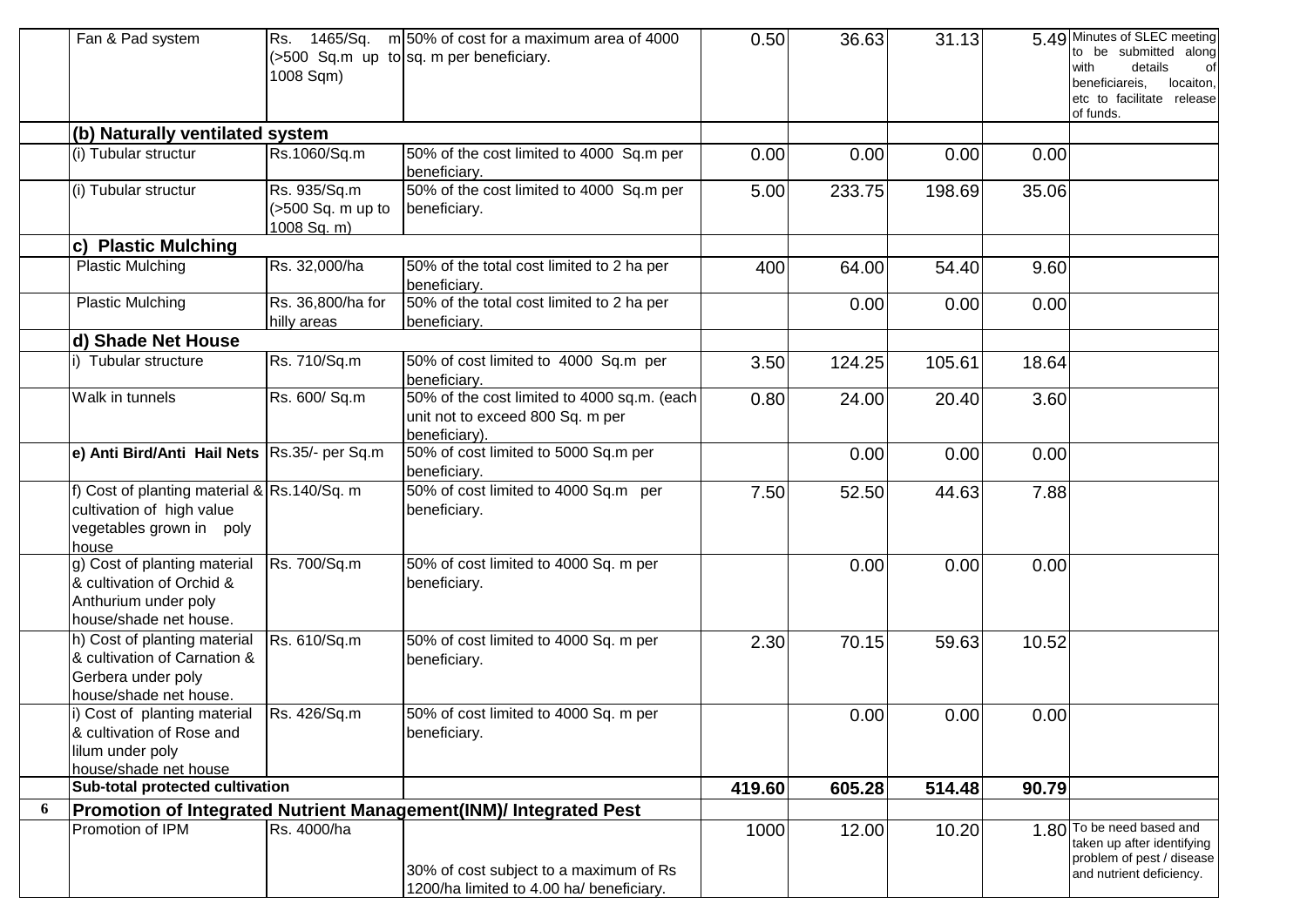|             | <b>Bio control lab</b>                                  |                                                                                              |                                                                                                                                                                                                                                                                                |                |        |        |       |                                                                                                                                                         |
|-------------|---------------------------------------------------------|----------------------------------------------------------------------------------------------|--------------------------------------------------------------------------------------------------------------------------------------------------------------------------------------------------------------------------------------------------------------------------------|----------------|--------|--------|-------|---------------------------------------------------------------------------------------------------------------------------------------------------------|
|             | a) Public Sector                                        |                                                                                              | Rs. 90.00 lakh/unit 100% to Public sector                                                                                                                                                                                                                                      |                | 90.00  | 76.5   |       | 13.5 Project to be submitted                                                                                                                            |
|             | b) Private Sector                                       |                                                                                              | Rs. 90.00 lakh/unit 50% to private sector.                                                                                                                                                                                                                                     |                | 0.00   | 0.0    | 0.0   |                                                                                                                                                         |
|             | <b>Plant Health Clinic</b>                              |                                                                                              |                                                                                                                                                                                                                                                                                |                |        |        |       |                                                                                                                                                         |
|             | a) Public Sector                                        | Rs. 25.00<br>lakhs/unit                                                                      | 100% to Public sector                                                                                                                                                                                                                                                          |                | 25.00  | 21.25  |       | 3.75 Minutes of SLEC meeting<br>to be submitted along<br>with<br>details<br>οf<br>locaiton,<br>beneficiareis,<br>etc to facilitate release<br>of funds. |
|             | b) Private Sector                                       | Rs. 25.00<br>lakhs/unit                                                                      | 50% to private sector.                                                                                                                                                                                                                                                         |                | 0.00   | 0.0    | 0.0   |                                                                                                                                                         |
|             | Sub-total INM / IPM                                     |                                                                                              |                                                                                                                                                                                                                                                                                | 1000           | 127.00 | 107.95 | 19.05 |                                                                                                                                                         |
| $7^{\circ}$ | <b>Adoption Organic Farming</b>                         |                                                                                              |                                                                                                                                                                                                                                                                                |                |        |        |       |                                                                                                                                                         |
|             | (i) Adoption of Organic<br>Farming. 1st Year (ha)       | Rs. 20,000/ha                                                                                | 50% of cost limited to Rs.10000/ha for a<br>maximum area of 4 ha. per beneficiary,<br>spread over a period of 3 years involving<br>an assistance of Rs.4000/- in first year and<br>Rs.3000/- each in second & third year.<br>The programme to be linked with<br>certification. | 1000           | 100.00 | 85.00  |       | 15.00 Project to be submitted                                                                                                                           |
|             | (ii) Organic Certification (no)                         |                                                                                              |                                                                                                                                                                                                                                                                                |                |        |        |       |                                                                                                                                                         |
|             | 1st Year (ha)                                           | Project based                                                                                | Rs. 5 lakh for a cluster of 50 ha which will<br>include Rs.1.50 lakh in first year, Rs. 1.50<br>lakh in second year and Rs. 2.00 lakh in<br>third year.                                                                                                                        | 1000           | 100.00 | 85.00  |       | 15.00 Project to be submitted                                                                                                                           |
|             | 2nd Year                                                | Project based                                                                                | Rs. 5 lakh for a cluster of 50 ha which will<br>include Rs.1.50 lakh in first year, Rs. 1.50<br>lakh in second year and Rs. 2.00 lakh in<br>third year.                                                                                                                        |                | 0.00   | 0.00   | 0.00  |                                                                                                                                                         |
|             | 3rd Year                                                | Project based                                                                                | Rs. 5 lakh for a cluster of 50 ha which will<br>include Rs.1.50 lakh in first year, Rs. 1.50<br>lakh in second year and Rs. 2.00 lakh in<br>third year.                                                                                                                        |                | 0.00   | 0.00   | 0.00  |                                                                                                                                                         |
|             | iii) Vermi compost Units /organic input production unit |                                                                                              |                                                                                                                                                                                                                                                                                |                |        |        |       |                                                                                                                                                         |
|             | i) Vermi compost Units                                  | Rs.1,00,000/ unit<br>for permanent<br>structure and Rs.<br>16,000/unit for<br>HDPE Vermibed. | 50% of cost conforming to the size of the<br>unit of 30'x8'x2.5' dimension of permanent<br>structure to be administered on pro-rata<br>basis. 50% of cost conforming to the size<br>of 96 cft (12'x4'x2') and IS 15907:2010 to<br>be administered on pro-rata basis.           | 60             | 30.00  | 25.50  |       | 4.50 Designs para meter of<br><b>HDPE</b><br>will<br>beds<br><b>BIS</b><br>conformer<br>to<br>(IS)<br>standards<br>15907:2010)                          |
|             | ii) Vermibeds                                           | do                                                                                           | do                                                                                                                                                                                                                                                                             | $\overline{0}$ | 0.00   | 0.00   | 0.00  |                                                                                                                                                         |
|             | Sub-total                                               |                                                                                              |                                                                                                                                                                                                                                                                                | 1000.00        | 230.00 | 195.50 | 34.50 |                                                                                                                                                         |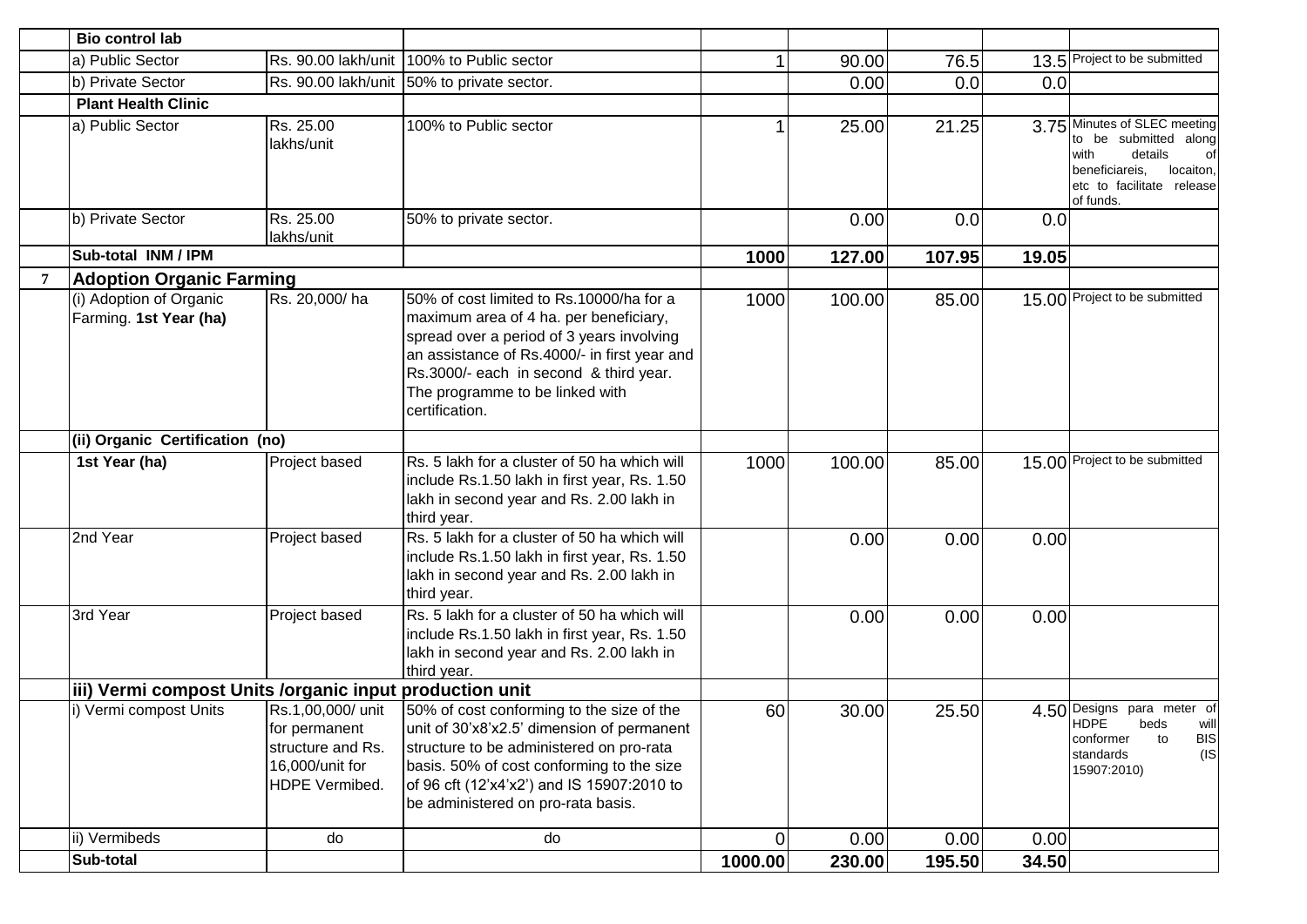|           | <b>Certification for Good</b>              | Rs. 10,000/ha                           | 50% of the cost for maximum of                       |                | 0.00   | 0.00   | 0.00  |                               |
|-----------|--------------------------------------------|-----------------------------------------|------------------------------------------------------|----------------|--------|--------|-------|-------------------------------|
|           | <b>Agricultural Practices</b>              |                                         | 4ha/beneficiary.                                     |                |        |        |       |                               |
|           | (GAP), Including                           |                                         |                                                      |                |        |        |       |                               |
|           | infrastructure                             |                                         |                                                      |                |        |        |       |                               |
|           | <b>Centre of Excellence for</b>            | Rs.1000.00 lakh/                        | 100% of cost to public sector. This can be           | $\mathbf{2}$   | 500.00 | 425.00 | 75.00 |                               |
|           | <b>Horticulture</b>                        | centre                                  | established through bi-lateral co-operation          |                |        |        |       |                               |
|           |                                            |                                         | also.                                                |                |        |        |       |                               |
| 8         | Pollination support through beekeeping     |                                         |                                                      |                |        |        |       |                               |
|           | Honey bee colony                           | Rs.2000/colony of                       | 40% of cost limited to 50 colonies /                 | 15000          | 120.00 | 102.00 | 18.00 |                               |
|           |                                            | 8 frames                                | beneficiary.                                         |                |        |        |       |                               |
|           | <b>Hives</b>                               | Rs 2000/ per hive.                      | 40% of cost limited to 50 colonies /<br>beneficiary. | 15000          | 120.00 | 102.00 | 18.00 |                               |
|           | Equipment including honey                  | Rs. 20,000/set                          | 40% of the cost limited to one set per               | 1500           | 120.00 | 102.00 | 18.00 |                               |
|           | extractor (4 frame), food                  |                                         | beneficiary.                                         |                |        |        |       |                               |
|           | grade container (30 kg), net,              |                                         |                                                      |                |        |        |       |                               |
|           | Sub-total                                  |                                         |                                                      | 15000          | 360.00 | 306.00 | 54.00 |                               |
| q         | <b>Horticulture Mechanization</b>          |                                         |                                                      |                |        |        |       |                               |
|           | i) Tractor (upto 20 PTO HP) 3.00 lakh/unit |                                         | 25% of cost, subject to a maximum of Rs.             | 48             | 36.00  | 30.60  | 5.40  |                               |
|           |                                            |                                         | 0.75 lakh/unit for general category farmers,         |                |        |        |       |                               |
|           |                                            |                                         | and in the case if SC, ST, Small & Marginal          |                |        |        |       |                               |
|           |                                            |                                         | famers, women farmers and beneficiaries              |                |        |        |       |                               |
|           |                                            |                                         | in NE states, 35% of cost, subject to a              |                |        |        |       |                               |
|           |                                            |                                         | maximum of Rs. 1.00 lakh per unit.                   |                |        |        |       |                               |
|           | Sub-total                                  |                                         |                                                      | 48             | 36.00  | 30.60  | 5.40  |                               |
|           | Technology Dissemination Rs. 25.00 lakh    |                                         | 75 % of cost in farmers' field and 100% of           | 8              | 150.00 | 127.50 |       | 22.50 Project to be submitted |
|           | through demonstration/                     |                                         | cost in farms belonging to Public Sector,            |                |        |        |       |                               |
|           | <b>Front Line Demonstration</b>            |                                         | SAUs etc. No change                                  |                |        |        |       |                               |
|           | (FLD)                                      |                                         |                                                      |                |        |        |       |                               |
|           |                                            |                                         |                                                      |                |        |        |       |                               |
| <b>10</b> | Human Resource Development (HRD)           |                                         |                                                      |                |        |        |       |                               |
|           | HRD for Supervisors &                      | Rs. 20.00 lakh /                        | 100% of the cost in first year. In                   | $\overline{2}$ | 40.00  | 34.00  | 6.00  |                               |
|           | Entrepreneurs                              | unit                                    | subsequent years, cost of infrastructure not         |                |        |        |       |                               |
|           |                                            |                                         | to be claimed.                                       |                |        |        |       |                               |
|           | <b>HRD</b> for Gardeners                   | Rs. 15.00 lakh / unit 100% of the cost. |                                                      | $\overline{2}$ | 30.00  | 25.50  | 4.50  |                               |
|           |                                            | <b>Training of farmers</b>              |                                                      |                |        |        |       |                               |
|           | Within the State                           | Rs. 1000/day per   100% of the cost.    |                                                      | 500            | 5.00   | 4.25   | 0.75  |                               |
|           |                                            | farmer including                        |                                                      |                |        |        |       |                               |
|           |                                            | transport                               |                                                      |                |        |        |       |                               |
|           | Outside the state                          | Project based as                        | 100% of the cost.                                    | 200            | 20.00  | 17.00  |       | 3.00 Project to be submitted  |
|           |                                            | per actual.                             |                                                      |                |        |        |       |                               |
|           |                                            | (e) Exposure visit of farmers           |                                                      |                |        |        |       |                               |
|           | Outside the State                          | Project based as                        | 100% of the cost.                                    | 100            | 4.00   | 3.40   |       | 0.60 Project to be submitted  |
|           |                                            | per actual.                             |                                                      |                |        |        |       |                               |
|           |                                            |                                         |                                                      |                |        |        |       |                               |
|           | Outside India                              | Rs. 4.00 lakh /<br>participant          | Project Based. 100% of air/rail travel cost.         |                | 0.00   | 0.00   | 0.00  |                               |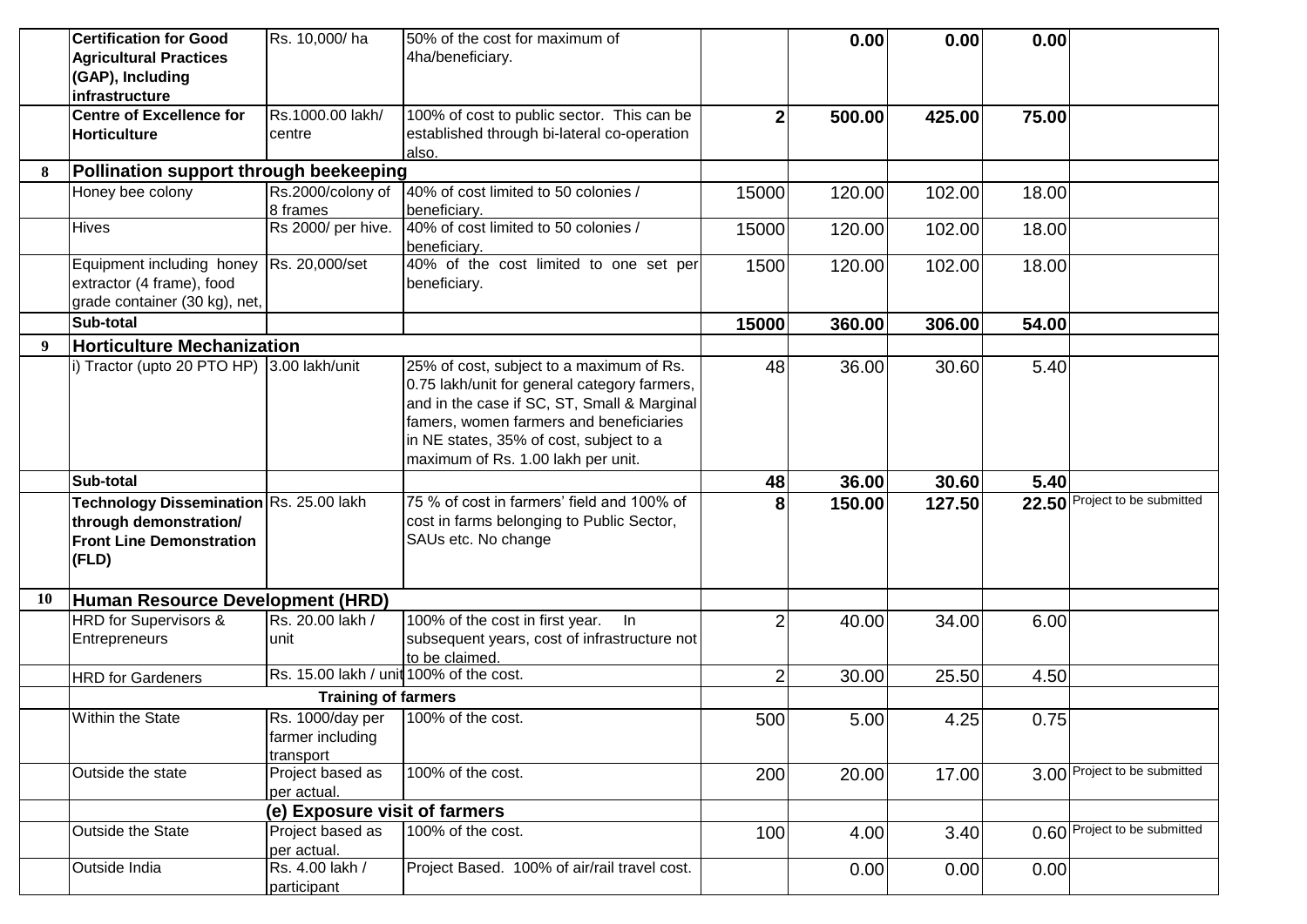|    |                                                                                                                                      |                                                                                               | Training / study tour of technical staff / field functionaries                                                                                               |                |        |        |       |                                                                                                                                           |
|----|--------------------------------------------------------------------------------------------------------------------------------------|-----------------------------------------------------------------------------------------------|--------------------------------------------------------------------------------------------------------------------------------------------------------------|----------------|--------|--------|-------|-------------------------------------------------------------------------------------------------------------------------------------------|
|    | <b>Within the State</b>                                                                                                              | Rs.300/day per<br>participant plus<br>TA/DA, as<br>admissible                                 | 100% of the cost.                                                                                                                                            | 150            | 0.90   | 0.77   |       | 0.14 Training for 2 days                                                                                                                  |
|    | Study tour to progressive<br>States/ units (group of<br>minimum 5 participants)                                                      | Rs.800/day per<br>participant plus<br>TA/DA, as<br>admissible                                 | 100% of the cost.                                                                                                                                            | 100            | 8.00   | 6.80   |       | 1.20 Training for 2 days                                                                                                                  |
|    | Outside India                                                                                                                        | Rs. 6.00 lakh /<br>participant                                                                | 100% of the cost on actual basis.                                                                                                                            |                | 0.00   | 0.00   | 0.00  |                                                                                                                                           |
|    | Sub-total                                                                                                                            |                                                                                               |                                                                                                                                                              | 1054           | 107.90 | 91.72  | 16.19 |                                                                                                                                           |
| 11 |                                                                                                                                      |                                                                                               | <b>INTEGRATED POST HARVEST MANAGEMENT</b>                                                                                                                    |                |        |        |       |                                                                                                                                           |
|    | Pack house / On farm<br>collection & storage unit                                                                                    | Rs. 4.00 lakh/unit<br>with size of 9Mx6M                                                      | 50% of the capital cost.                                                                                                                                     | 20             | 40.00  | 34.00  |       | $6.00$ Minutes<br><b>SLEC</b><br>of<br>to<br>meeting<br>be<br>submitted along with<br>details of beneficiareis,<br>locaiton,<br>etc<br>to |
|    | Integrated pack house with<br>facilities for conveyer belt,<br>sorting, grading units,<br>washing, drying and<br>weighing            | Rs. 50.00 lakh per<br>unit with size of<br>9Mx18M                                             | Credit linked back-ended subsidy @ 35%<br>of the cost of project in general areas and<br>50% of cost in case Hilly & Scheduled<br>areas, per beneficiary.    | 1              | 17.50  | 14.88  |       | 2.63 Project to be submitted                                                                                                              |
|    | Pre-cooling unit                                                                                                                     | Rs. 25.00 lakh /<br>unit with capacity<br>6MT.<br>οf                                          | Credit linked back-ended subsidy @ 35%<br>of the cost of project in general areas and<br>50% of cost in case Hilly & Scheduled<br>areas, per beneficiary.    |                | 8.75   | 7.44   | 1.31  |                                                                                                                                           |
|    |                                                                                                                                      |                                                                                               | <b>Cold Storage (Construction, Expansion and Modernisation)</b>                                                                                              |                |        |        |       |                                                                                                                                           |
|    | i) Cold storage units Type 1<br>basic mezzanine structure<br>with large chamber (of >250<br>MT) type with single<br>temperature zone | $-Rs. 8,000/MT,$<br>(max 5,000 MT<br>capacity)                                                | Credit linked back-ended subsidy @ 35%<br>of the cost of project in general areas and<br>50% of cost in case Hilly & Scheduled<br>areas, per beneficiary.    | 3              | 420.00 | 357.00 |       | 63.00 Project to be submitted                                                                                                             |
|    | Refer vans/ containers<br>(general areas)                                                                                            | Rs. 26.00 lakh for<br>9 MT (NHM &<br>HMNEH), and<br>prorata basis for<br>lesser capacity, but | Credit linked back-ended subsidy @ 35%<br>of the cost of project in general areas and<br>50% of cost in case of Hilly & Scheduled<br>areas, per beneficiary. | 4              | 36.40  | 30.94  |       | 5.46 Project to be submitted                                                                                                              |
|    | Ripening chamber<br>project in general areas                                                                                         | Rs. 1.00 lakh/MT.                                                                             | -do-                                                                                                                                                         |                | 175.00 | 148.75 |       | 26.25 Project to be submitted                                                                                                             |
|    |                                                                                                                                      | Rs. 2.00 lakh/unit                                                                            | 50% of the total cost.                                                                                                                                       | $\overline{2}$ | 2.00   | 1.70   | 0.30  |                                                                                                                                           |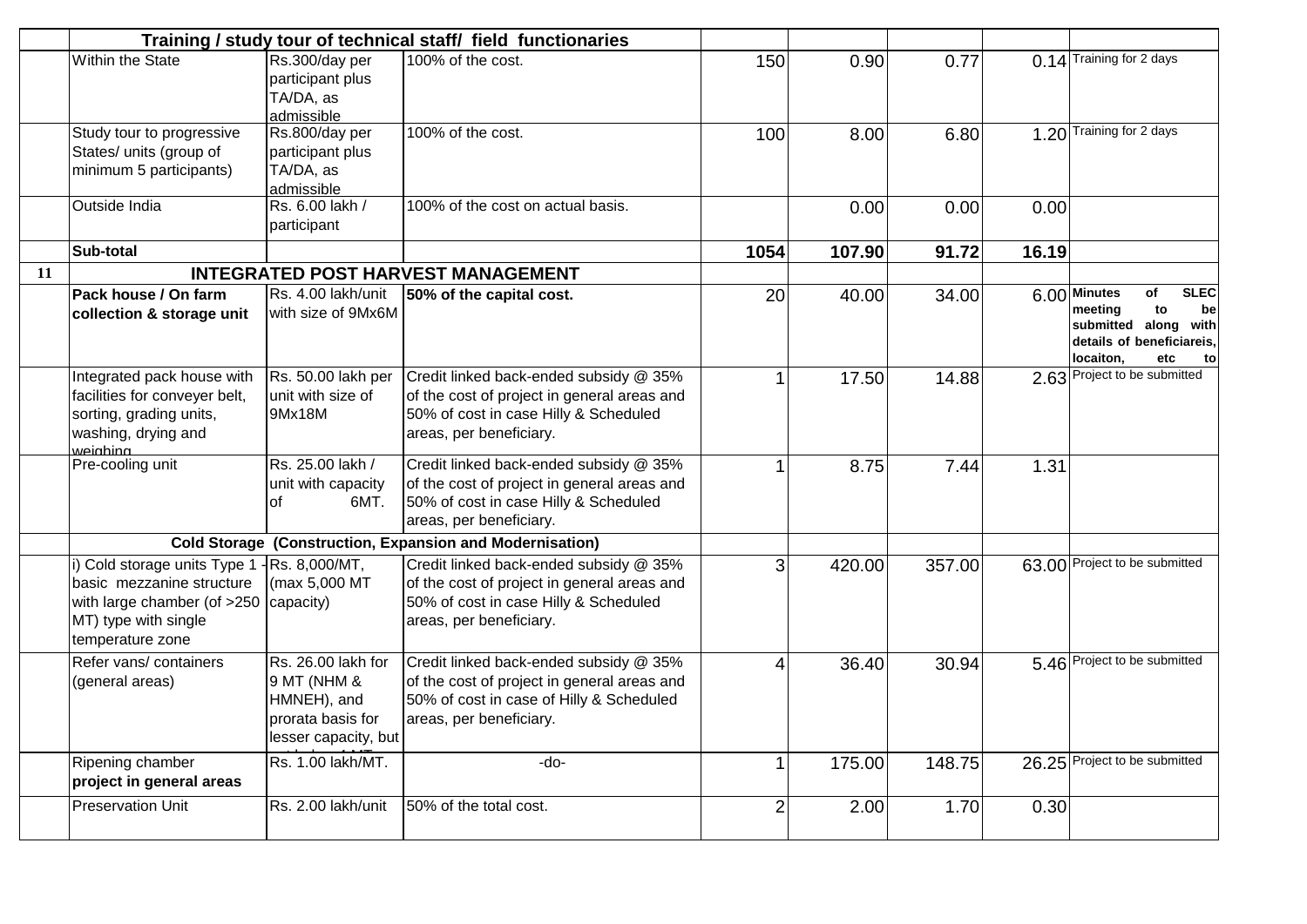|    | <b>Primary/ Mobile / Minimal</b><br>processing unit                                                                                                       |                                                                                                                     | Rs. 25.00 lakh/unit. Credit linked back-ended subsidy @ 40%<br>of the capital cost of project in general<br>areas and 55% in case of Hilly &<br>Scheduled areas, per beneficiary. |       | 10.00  | 8.50   |        | 1.50 Minutes of SLEC meeting<br>to be submitted along<br>details<br>with<br>beneficiareis,<br>locaiton,<br>etc to facilitate release          |
|----|-----------------------------------------------------------------------------------------------------------------------------------------------------------|---------------------------------------------------------------------------------------------------------------------|-----------------------------------------------------------------------------------------------------------------------------------------------------------------------------------|-------|--------|--------|--------|-----------------------------------------------------------------------------------------------------------------------------------------------|
|    | Low cost onion storage<br>structure (25 MT)                                                                                                               | Rs. 1.75 lakh/per<br>unit                                                                                           | 50% of the total cost.                                                                                                                                                            | 100   | 87.50  | 74.38  |        | 13.13 Minutes of SLEC meeting<br>to be submitted along<br>with<br>details<br>beneficiareis,<br>locaiton,<br><u>ate to facilitate release.</u> |
|    | Sub-total                                                                                                                                                 |                                                                                                                     |                                                                                                                                                                                   | 133   | 797.15 | 677.58 | 119.57 |                                                                                                                                               |
| 12 |                                                                                                                                                           |                                                                                                                     | <b>ESTABLISHMENT OF MARKETING INFRASTRUCTURE FOR</b>                                                                                                                              |       |        |        |        |                                                                                                                                               |
|    | Rural Markets/ Apni<br>mandies/Direct markets                                                                                                             | Rs. 25.00 lakh                                                                                                      | Credit linked back-ended subsidy @ 40%<br>of the capital cost of project in general<br>areas and 55% in case of Hilly &<br>Scheduled areas, per beneficiary.                      | 5     | 50.00  | 42.5   |        | 7.5 Project to be submitted                                                                                                                   |
|    | Retail Markets/ outlets<br>(environmentally controlled)                                                                                                   |                                                                                                                     | Rs. 15.00 lakh /unit Credit linked back-ended subsidy @ 35%<br>of the capital cost of project in general<br>areas and 50% in case of Hilly &<br>Scheduled areas, per beneficiary. | 8     | 42.00  | 35.70  |        | 6.30 Minutes of SLEC meeting<br>to be submitted along<br>details<br>with<br>beneficiareis,<br>locaiton,<br>etc to facilitate release          |
|    | <b>Static/Mobile Vending</b><br>Cart/ platform with cool<br>chamber.                                                                                      | Rs. 30,000/ unit                                                                                                    | 50% of total cost.                                                                                                                                                                | 50    | 7.50   | 6.38   |        | 1.13 Minutes of SLEC meeting<br>to be submitted along<br>details<br>with<br>of<br>beneficiareis,<br>locaiton.<br>ate to facilitate release    |
|    | Sub-total                                                                                                                                                 |                                                                                                                     |                                                                                                                                                                                   | 63.00 | 99.50  | 84.58  | 14.93  |                                                                                                                                               |
|    | <b>Functional Infrastructure for:</b>                                                                                                                     |                                                                                                                     |                                                                                                                                                                                   |       |        |        |        |                                                                                                                                               |
|    | Collection, sorting/ grading,<br>packing units etc.                                                                                                       | Rs.15.00 lakh                                                                                                       | Credit linked back-ended subsidy @ 40%<br>of the capital cost of project in general<br>areas and 55 % in case of Hilly &<br>Scheduled areas, per beneficiary.                     |       | 0.00   | 0.00   | 0.00   |                                                                                                                                               |
|    | Quality control/ analysis lab   Rs. 200.00 lakh                                                                                                           |                                                                                                                     | 100% of the total cost to public sector as<br>credit linked back ended subsidy.                                                                                                   | 1.00  | 200.00 | 170.00 |        | 30.00 Project to be submitted                                                                                                                 |
|    | Sub-total                                                                                                                                                 |                                                                                                                     |                                                                                                                                                                                   | 1.00  | 200.00 | 170.00 | 30.00  |                                                                                                                                               |
| 13 |                                                                                                                                                           | <b>Mission Management</b>                                                                                           |                                                                                                                                                                                   |       |        |        |        |                                                                                                                                               |
|    | <b>State &amp; Districts Mission</b><br>Offices and implementing<br>agencies for administrative<br>expenses, project,<br>preparation,<br>computerization, | 5% of total annual<br>expenditure on the<br>basis of appraised<br>needs to State<br>Horticulture<br>Mission (SHM) / | 100% assistance.                                                                                                                                                                  |       | 150.03 | 127.52 | 22.50  |                                                                                                                                               |
|    | Institutional Strengthening,<br>hire/purchase of vehicles,<br>hardware/software                                                                           | Project based                                                                                                       | 100% assistance.                                                                                                                                                                  |       | 10.00  | 8.50   | 1.50   |                                                                                                                                               |